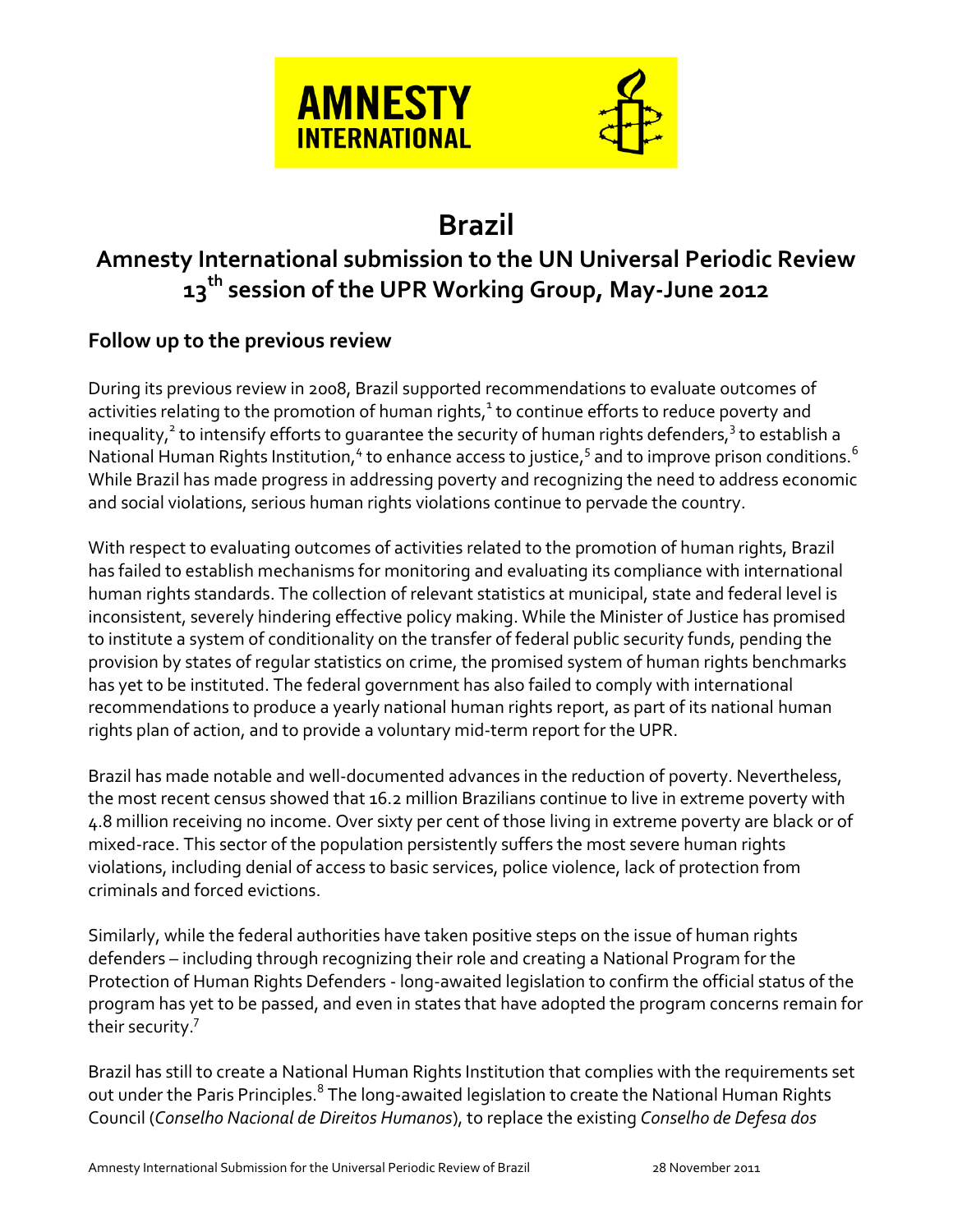*Direitos da Pessoa Humana*, has been pending in Congress since 1994.<sup>9</sup> There is concern, however, that the proposed legislation does not go far enough to ensure that the new Council is fully independent of the executive functions of government.<sup>10</sup>

In terms of access to justice, the process which transfers the investigation and prosecution of human rights crimes to federal jurisdiction remains slow and cumbersome.<sup>11</sup> Though some public defenders' offices have been created in certain states, where they did not exist previously, the criminal justice system remains discriminatory, with the poorest Brazilians struggling to attain access to justice. Thousands of detainees, very often poor afro-descendants, spend months or even years in pre-trial detention awaiting court hearings, or remain detained following the completion of their sentence.

As regards the detention system, little progress has been made since the previous UPR. Prisons continue to suffer from extreme overcrowding, corruption and inadequate structures, resulting in detainees being held in cruel, inhuman and degrading conditions.<sup>12</sup> Many detention centers continue to be dominated by gangs, contributing to riots and violence between prisoners. In the northern state of Maranhão, for example, 94 detainees have been killed since 2007.<sup>13</sup> In October 2010, 18 prisoners were killed by rival factions, four through decapitation, during riots against overcrowding. In February 2011 a further six were killed in similar incidents in a police cell. Across the country, violence and abuse against women and juveniles in detention is similarly endemic, with reported cases of women and juveniles detained with adult males and suffering violence and sexual abuse.<sup>14</sup>

# **Normative and institutional framework of the State**

#### *Crimes of the past*

On 18 November 2011, President Rousseff ratified two laws: the first creating an access to information law, limiting the period state secrets can be held to fifty years; the second creating a Truth Commission to investigate human rights violations committed between 1946 and 1988, well beyond the 21 years of the military dictatorship that it was initially intended to cover. While some have welcomed the creation of such a commission, concerns remain that the limitations placed on it, most notably upholding the 1979 Amnesty law, will not provide justice for thousands killed, disappeared or tortured.<sup>15</sup>

In April 2010, the Federal Supreme Court ruled that law 6,883/79, known as the Amnesty Law, which had been interpreted to include acts of torture and extra-judicial execution as political acts and thus exempt from prosecution, could only be overturned by the legislature. However, in December 2010, the Inter-American Court of Human Rights ruled on the *Julia Gomes Lund and Others* case that the provisions preventing sanction and investigation of past human rights violations were invalid.<sup>16</sup> A bill reinterpreting the Amnesty Law has been presented to Congress, where it is still pending.<sup>17</sup>

# *National Human Rights Plan*

The presentation of Brazil's Third National Human Rights Plan (*Terceiro Plano Nacional de Direitos Humanos*) in December 2009, following widespread consultations, demonstrates the importance that federal authorities accord to their obligations under international law. However, the decision by former President Lula to revoke passages relating to the right to abortion, the protection of land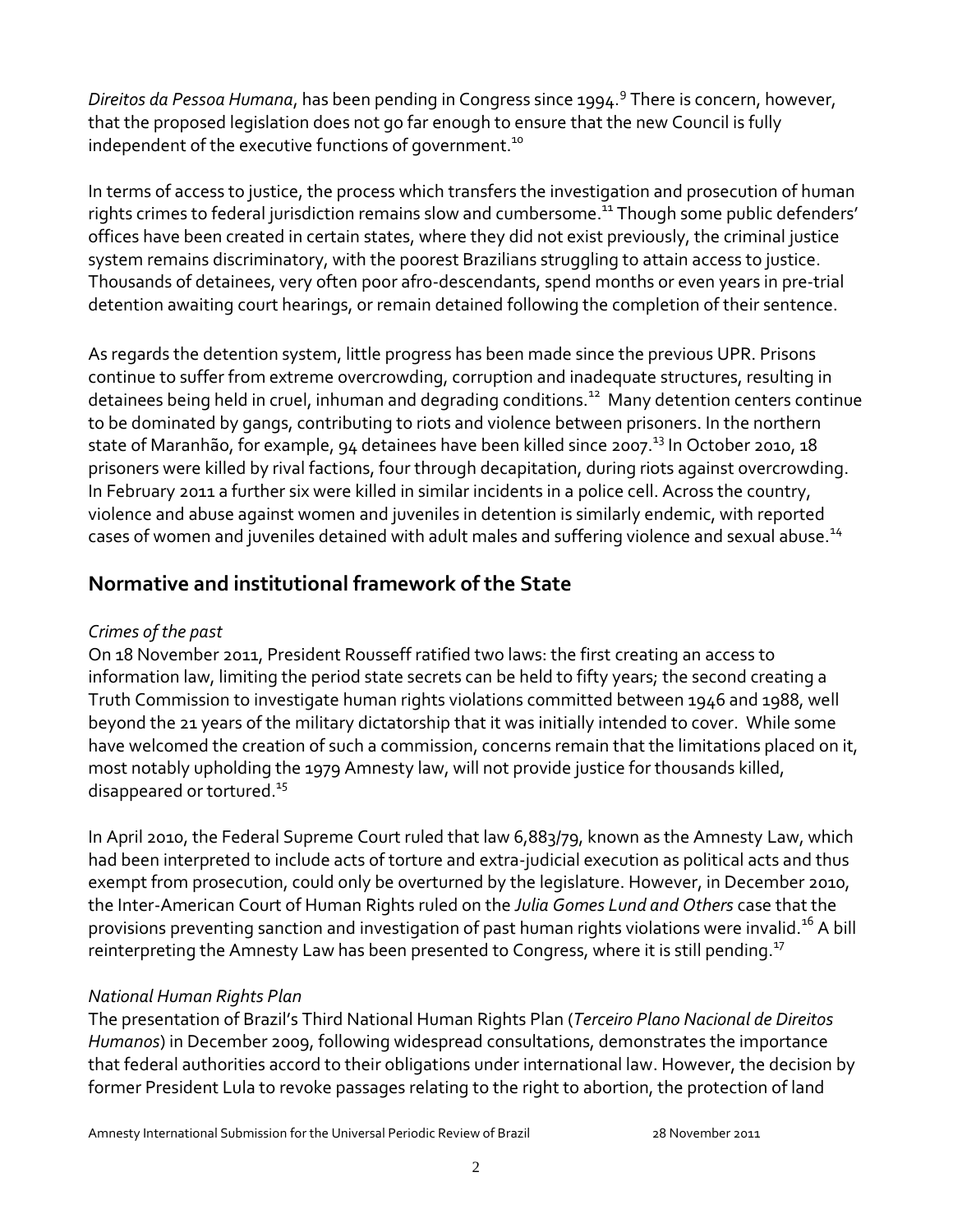activists, and crimes of the past, following pressure from the Catholic church, the landowners lobby and the military, highlights the continued vulnerability of human rights policy to vested political interests.<sup>18</sup>

#### *The Convention against Torture and Other Cruel, Inhuman or Degrading Treatment and its Optional Protocol*

The Subcommittee on Prevention of Torture visited Brazil in September 2011, and a confidential report will be submitted to the government. In October 2011, a bill was sent to Congress for the creation of a National Preventative Mechanism and a National Committee for the Prevention and Eradication of Torture in line with requirements under the Optional Protocol. Last-minute alterations allowing the president alone to select all members of the National Committee were challenged by civil society.<sup>19</sup> Legislation for the creation of state-level preventative mechanisms has been passed in Paraíba, Alagoas and Rio de Janeiro, although a lack of financial resources has hindered its effective implementation.<sup>20</sup>

# **Promotion and protection of human rights on the ground**

#### *Public security*

This year, according to media reports, federal budgets for projects under the National Program for Public Security with Citizenship have been severely cut. At the same time reductions in homicide rates in the south and southeast have been matched by notable increases in the north and centre of the country. In 2010 there were  $40.974$  homicides in Brazil.<sup>21</sup> According to a 2011 study on national homicide rates, 39.7% of all youth deaths were the result of homicides.<sup>22</sup> The vast majority of these were Afro-Brazilians from deprived backgrounds.<sup>23</sup>

Policing continues to be discriminatory and abusive in the context of military-style operations which persistently put the poorest communities at greater risk.

The lack of effective systems for registering, investigating and monitoring cases of excessive use of force by the police have virtually institutionalized impunity. This has contributed to the high numbers injured or killed by law enforcement agents. $24$ 

The endemic culture of human rights violations and impunity, which characterizes policing in Brazil, has fostered criminality amongst law enforcement agents. Parliamentary and police investigations show the continued existence of death squads around the country. These gangs, predominantly made up of off-duty police officers, act as paid vigilantes for local businessmen, to perform acts of social cleansing. In February, in the state of Goias, the federal police operation *Sexto Mandamento* led to the arrest of 19 military police officers, including the sub-commander of the military police, accused of involvement in death squads. In São Paulo a report by the Civil Police attributed 150 deaths between 2006 and 2010 to death squads in the city.

In Rio de Janeiro, off-duty and former law enforcement agents have set up organized crime gangs, known as *milícias*, involved in extorting poor communities and running illegal and irregular businesses, while also developing increasing political power bases over the communities they dominate.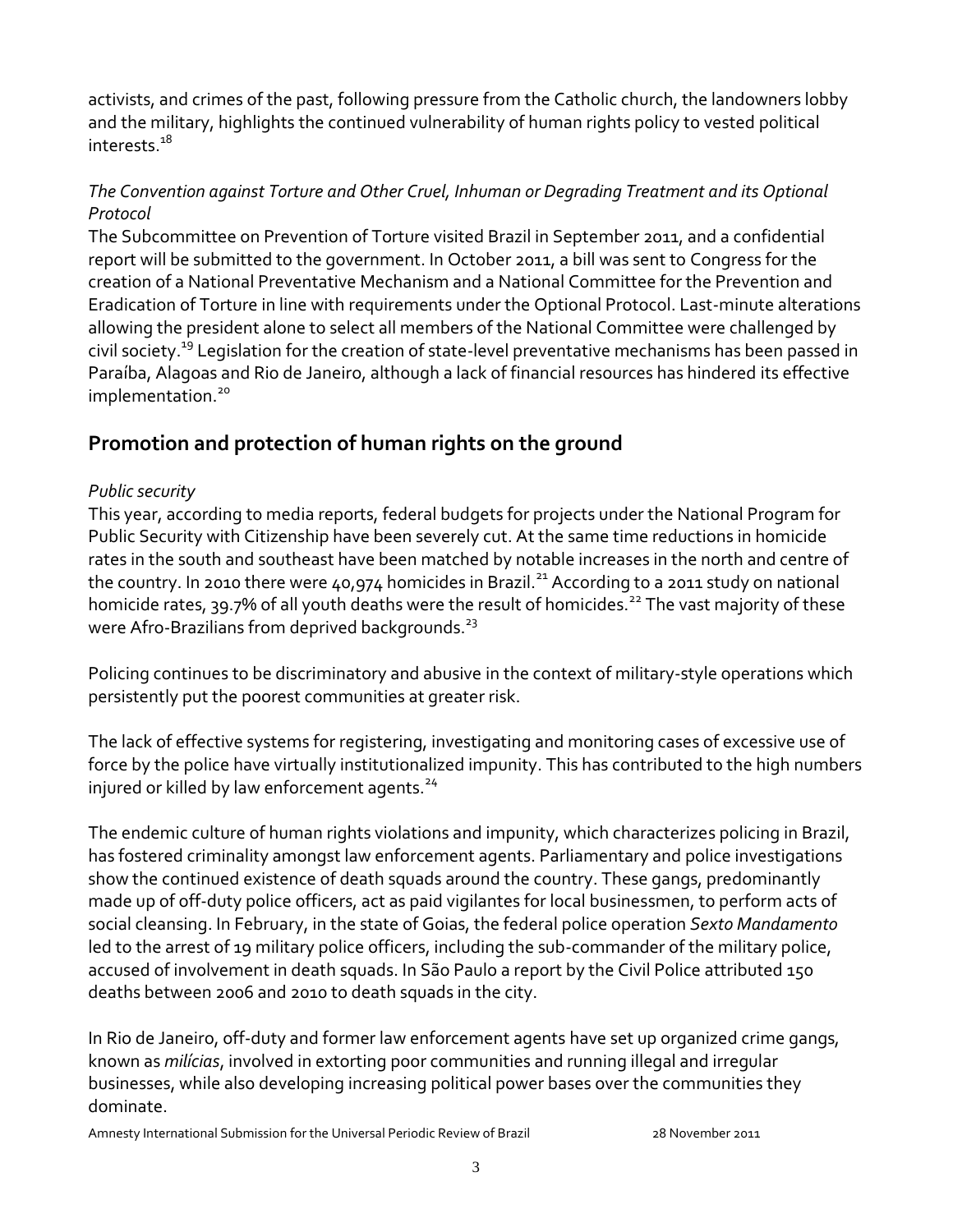In August 2011, Rio de Janeiro state judge Patrícia Acioli was killed outside her home in Niterói. She had been overseeing numerous cases of police officers involved in criminal and corrupt practices. Shortly after her death 11 military police officers, including one senior officer, were charged with her murder. In the wake of her assassination, State Deputy Marcelo Freixo, who presided over a parliamentary inquiry into the *milícias*, suffered seven death threats in the spate of a month, and was forced to travel abroad for a short period.

#### *Torture and ill-treatment in the detention system*

Eleven years after the Special Rapporteur on torture visited Brazil, the use of torture remains entrenched across the country. In April 2010, Eduardo Luís Pinheiro dos Santos, a 30 year old Afro-Brazilian motorcycle courier, was tortured to death inside a military police base in São Paulo. He died after being repeatedly kicked in the face and beaten with sticks and a chain by a group of police officers. Twelve police officers were later charged in connection with his death.

Efforts have been made to combat this scourge, with the federal government launching a number of initiatives, including hotlines, training projects and publicity campaigns. However, the lack of statistics relating to prosecutions under Brazil's torture law makes it difficult to evaluate the extent of impunity.<sup>25</sup>

#### *Indigenous Peoples*

Indigenous Peoples across Brazil continue to suffer discrimination, extreme deprivation, threats, attacks and even killings. Often they suffer these abuses as a result of defending their constitutional rights to ancestral land, a process obstructed by government negligence and a slow and sometimes partial judicial system.<sup>26</sup>

The expansion of agro-industry as well as large-scale development projects are also placing Indigenous Peoples, even those already settled on ancestral lands, in increasing peril. In October 2011, President Rousseff presented a decree to facilitate the provision of environmental licenses for major development projects, especially those impacting on Indigenous lands. Indigenous groups and human rights organizations have launched a campaign in protest at the move.<sup>27</sup>

Proposals to develop the Belo Monte dam in the state of Pará threaten the future of numerous Indigenous Peoples and local fishing communities. The UN Special Rapporteur on the rights of indigenous peoples said that Indigenous Peoples affected by the dam had not been "adequately consulted" prior to initiating construction.<sup>28</sup> Several challenges are still pending in the courts, though construction has continued. In April 2011, the Inter-American Commission on Human Rights issued precautionary measures on behalf of the Indigenous communities of the Xingu River Basin, calling on Brazil to suspend the licensing process pending free, prior and informed consultations with affected groups, the adoption of measures to safeguard the lives of those living in voluntary isolation and measures to prevent the spread of diseases.<sup>29</sup> Brazil responded that all necessary consultations and impact studies had already been undertaken and that the Commission's measures were "precipitous and unjustified". Brazil subsequently withdrew its representative to the Organisation of American States, withdrew a future candidate for the Inter-American Commission on Human Rights and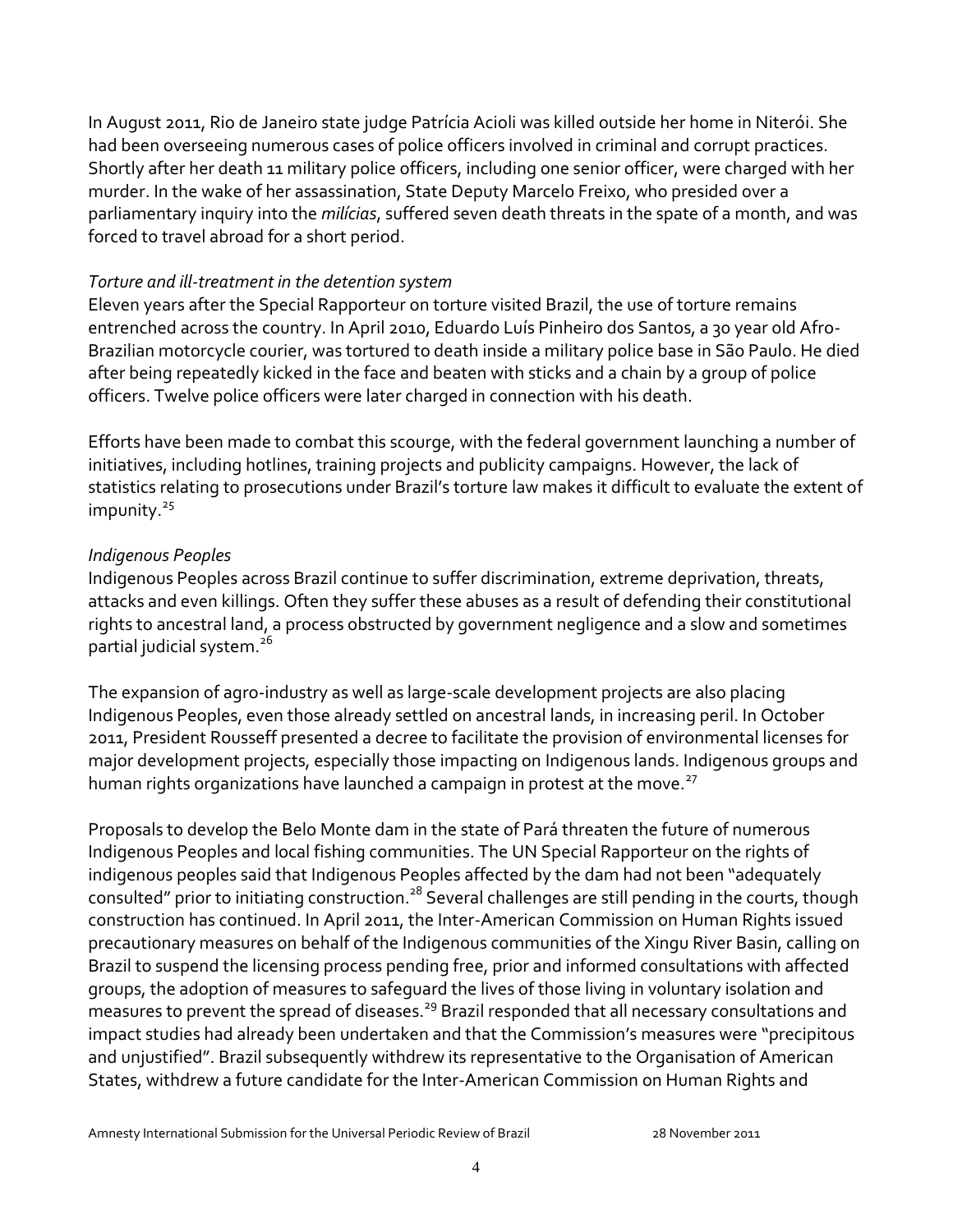suspended its annual payment of US\$800,000 to the Commission. The government refused to attend a hearing in Washington in October 2011 to discuss a modified version of the precautionary measures which are still in place. These actions flout Brazil's promise, made on its accession to the UN Human Rights Council, to "continue to work for the strengthening of the Inter-American Human Rights System".<sup>30</sup>

#### *Access to land and housing*

Millions of Brazilians continue to live without security of tenure. Those fighting for access to land in rural areas suffer forced evictions, intimidation, threats and killings. On 30 October 2010, Flaviano Pinto Neto, leader of the Charco community, was killed by local landowners while fighting for the right to be officially recognized as a *quilombo* (a constitutionally recognized community formed by Afro-Brazilian descendants of freed slaves).

In Brazil's urban centres, large-scale development projects have left poor communities vulnerable to intimidation and forced eviction. In April 2011, the UN Special Rapporteur on adequate housing expressed concern about the "lack of transparency, consultation, dialogue, fair negotiation, and participation of the affected communities in processes concerning evictions undertaken or planned in connection with the World Cup and Olympics".<sup>31</sup> On 22 October 2010, bulldozers arrived at the Restinga community and began demolishing homes and small shops that had operated in the area for more than 20 years, to make way for the construction of a highway in Recreio dos Bandeirantes, Rio de Janeiro. Many of the families that used to live and work in Restinga have since lost their jobs and sources of income.<sup>32</sup>

# **Recommendations for action by the State under review**

Amnesty International calls on the government of Brazil to:

*Follow up to the previous review:*

- Ensure that the federal and state authorities work more effectively in producing data, statistics and regular human rights reports, to allow for the better creation and evaluation of policy and legislation;
- Pass legislation to confirm the official status of the National Program for the Protection of Human Rights Defenders;
- Take action to improve prison conditions, in line with the commitment it made during its previous review.

*Crimes of the past:*

- Ensure that the Truth Commission is properly mandated, independent and resourced to guarantee that the victims of violations perpetrated by the 1964-1985 military regime have full access to justice as well as truth and reparation;
- Fully implement the ruling of the Inter-American Court of Human Rights in the *Julia Gomes Lund and Others* case, especially in relation to law 6,883/79 (the Amnesty Law) to enable the prosecution of acts of torture and extra-judicial executions, and ensure that victims of human rights violations and their families have full access to justice.

Amnesty International Submission for the Universal Periodic Review of Brazil 28 November 2011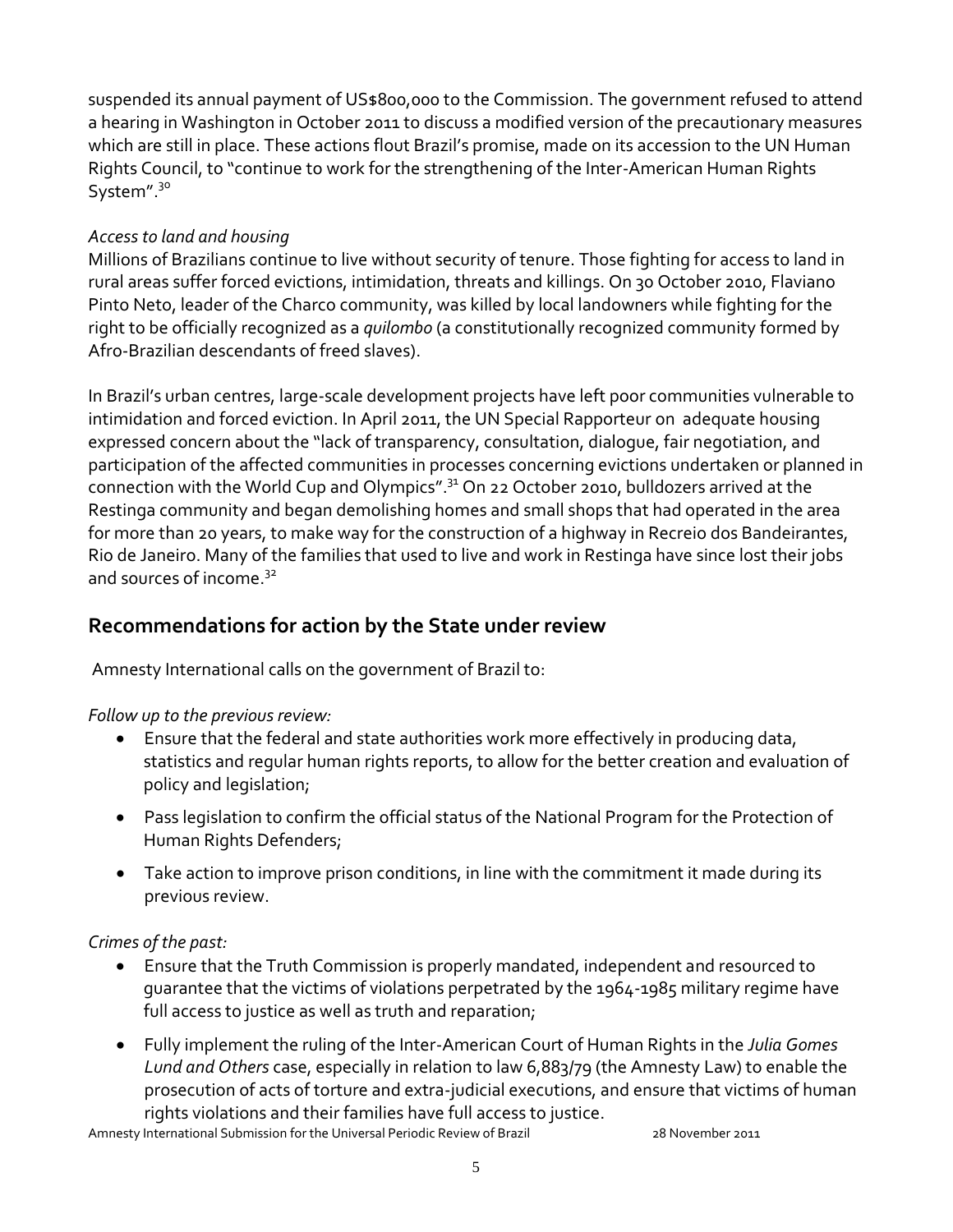#### *The Convention against Torture and Other Cruel, Inhuman and Degrading Treatment and its Optional Protocol:*

- Complete efforts to create national and state preventative mechanisms, with all states creating and implementing the necessary legislation for this process, and ensuring that all such mechanisms operate in accordance with the Paris Principles and are fully and independently funded so as to be effective;
- Submit its second periodic report to the Committee against Torture, mindful that the initial report was submitted 11 years ago;
- Agree to the publication of the report of the Subcommittee on the Prevention on Torture, following its visit to Brazil in September 2011.

#### *Public security:*

- Pass legislation to bring the registration and investigation of all killings by the police in line with international human rights law and standards; to end the description of police killings as "acts of resistance" in national law; to ensure that all crime scenes are properly secured and that forensic teams are independent of the police; and to create a national register to ensure effective national oversight;
- Investigate and prosecute criminality in the police service, and to pass pending legislation to allow for the federalization of investigations into the activities of *milícias* and death squads, and the classification of such groups as criminal;
- Ensure the protection of those involved in denouncing, investigating and prosecuting police criminality, and to conduct thorough investigations into the killing and threats against those conducting such investigations.

# *Indigenous Peoples:*

- Ensure that Indigenous Peoples are able to defend their constitutional right to ancestral lands without suffering discrimination, deprivation, threats, attacks or killings;
- Fully implement the requirements, set out in the 1988 Constitution, to demarcate and ratify Indigenous lands;
- Establish mechanisms and procedures, in consultation with Indigenous Peoples and in line with international human rights standards, to guarantee their right to free, prior and informed consent before projects that may affect Indigenous rights are initiated;
- Abide by promises made by Brazil on election to the UN Human Rights Council to comply with and strengthen the Inter-American Human Rights system.

# *Access to land and housing:*

 Address the plight of individuals and communities fighting for access to land and security of tenure in rural areas, and protect them from forced evictions, intimidation, threats and killings;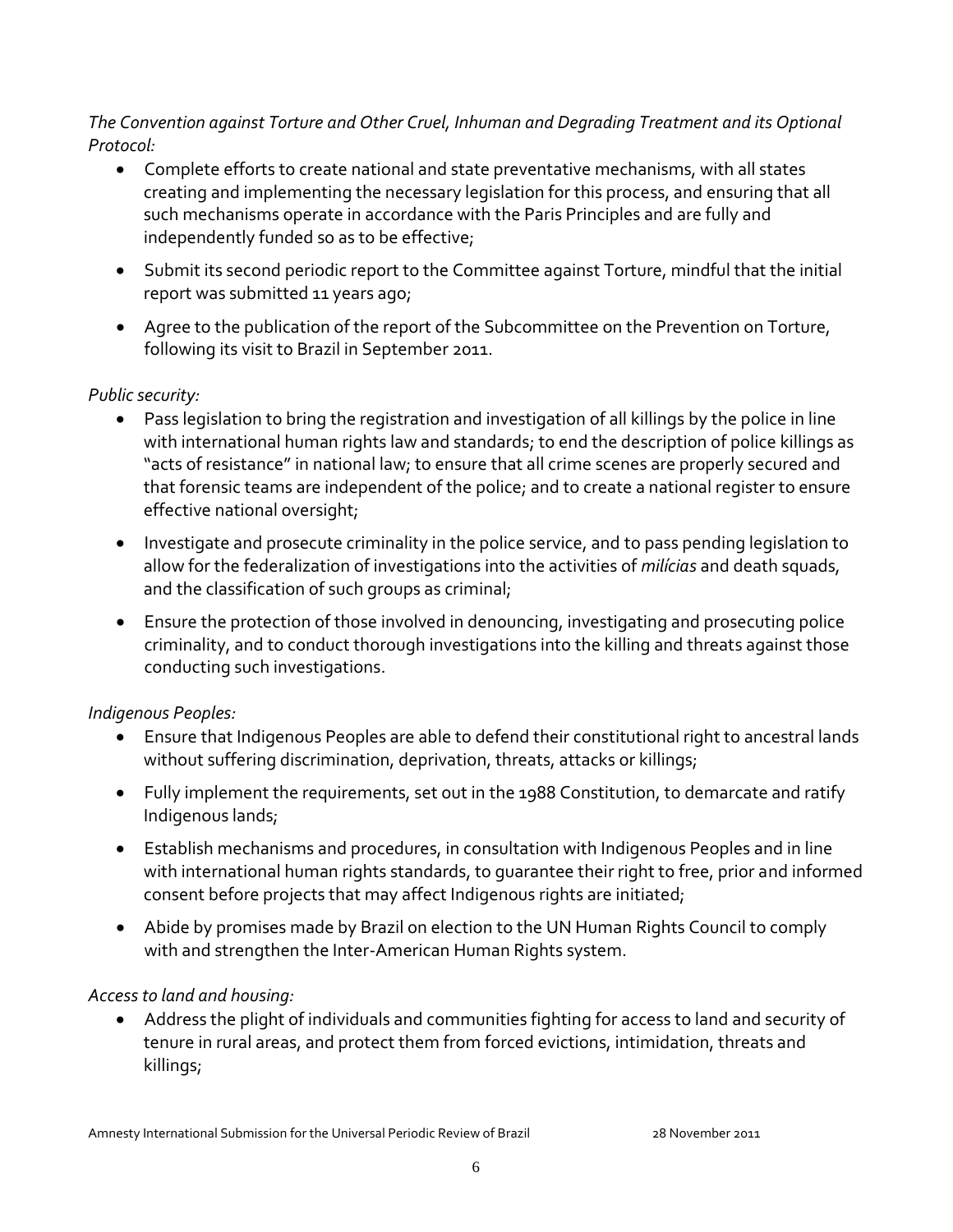Fulfill obligations under the International Covenant on Economic, Social and Cultural Rights*,* municipal law and the Brazilian Constitution, including by giving residents full and timely information about government proposals affecting their community; engaging in a genuine negotiation with the community to explore all alternatives to eviction; and where necessary offering full compensation or alternative, adequate housing close to the existing community.

 $^7$  At time of writing, five states have adopted the program as pilot schemes. Two states are in the process of joining.

<sup>8</sup> Principles relating to the Status of National Institutions (The Paris Principles), Adopted by General Assembly resolution 48/134 of 20 December 1993.

<sup>9</sup> Projeto de Lei no 4.715<mark>,</mark> de 1994.

 $\overline{a}$ 

<sup>10</sup> See Amnesty International, *"Amnesty International's recommendations on national human rights institutions"* (Index: IOR 40/007/2001).

<sup>11</sup> To this day only one human rights case, that of the killing of lawyer and former town councillor Manoel Mattos who worked against the spread of police-led death squads, has been federalized.

 $12$ The numbers of people held in detention nationally rose from 232,755 in 2000 to 496,251 in 2010, when there was a short fall of 181,379 spaces. See Departamento Penitenciário Nacional do Ministério da Justiça – InfoPen, available at:

<http://portal.mj.gov.br/depen/data/Pages/MJD574E9CEITEMIDC37B2AE94C6840068B1624D28407509CPTBRNN.htm> (accessed 18 November 2011).

<sup>13</sup> Statistics from the State Bar Association.

<sup>14</sup> In September 2011, a 14 year old girl escaped from the Colônia Penal Agrícola Heleno Fragoso, a semi-open prison in the municipality of Santa Isabel do Pará, where she had been lured to and subsequently drugged and raped for a period of four days.

<sup>15</sup> These include, among other things: recognizing the validity of the 1979 Amnesty law, thus strongly undermining the possibility of justice; extending the period to be investigated to double that of the 1964-1985 military regime, further hindering the Commission's work; withdrawing all mention of the military from the mandate of the Commission; and, threatening the Commission's independence as the selection of its members will fall to the president alone.

<sup>16</sup> The ruling on the '*Julia Gomes Lund and Others*' case, concerning the disappeared of the "Guerilha do Araguaia", stated that the Amnesty Law's provisions preventing sanction and investigation of past human rights violations contravene the American Convention on Human Rights and thus are invalid.

<sup>17</sup> Federal deputy Luisa Erundina has presented a bill to Congress (Projeto de Lei N° 573, de 2011) which reinterprets the Amnesty Law and the provisions which protect perpetrators of crimes against humanity.

 $18$  Under Decree No. 7,177 in March 2010.

<sup>19</sup> In a public statement the Catholic Church's prisons ministry and local NGO *Justiça Global* repudiated the changes, stating that they contravened the requirement under the Optional Protocol to comply with the Paris Principles.

<sup>20</sup> Only Rio de Janeiro has implemented the mechanism.

<sup>21</sup> Waiselfisz, Julio Jacobo, "Mapa da Violencia 2011: Os Jovens do Brasil", Instituto Sangari, 2011 page 8.

<sup>22</sup> Waiselfisz, Julio Jacobo, "Mapa da Violencia 2011: Os Jovens do Brasil", page 7.

<sup>23</sup> Waiselfisz, Julio Jacobo, "Mapa da Violencia 2011: Os Jovens do Brasil", page 20.

<sup>24</sup> Police in São Paulo killed 1,804 people between January 2008 and September 2011, while in Rio de Janeiro 3,414 were killed between January 2008 and June 2011.

 $25$  Law No. 9.455, 7 April1997.

<sup>26</sup> In 2011, newly elected President Dilma Rousseff insisted that the creation of all "working groups" to identify and demarcate indigenous lands should pass through her office, leading to protests from Indigenous and human rights groups. No Indigenous land has been ratified in 2011.

<sup>27</sup> Portaria 419/2011 signed by the Ministries of Health, Justice and Environment.

<sup>28</sup> See Cases Examined by the Special Rapporteur, June 2009 – July 2010, Addendum to the Report by the Special Rapporteur on the situation of human rights and fundamental freedoms of indigenous people [\(UN Doc: A/HRC/15/37/Add.1\)](http://unsr.jamesanaya.org/cases-2010/cases-examined-2009-2010-full-report) 15 September 2010, V. "Brazil: Situation of the Belo Monte Damn in Pará". Also available at:

<http://unsr.jamesanaya.org/cases-2010/05-brazil-situation-of-the-belo-monte-dam-in-the-state-of-para> (accessed 18 November 2011).

Amnesty International Submission for the Universal Periodic Review of Brazil 28 November 2011

<sup>&</sup>lt;sup>1</sup> Report of the Working Group on the Universal Periodic Review of Brazil, 22 May 2008 (A/HRC/8/27) recommendation 83.3 (United Kingdom).

<sup>&</sup>lt;sup>2</sup> A/HRC/8/27, recommendation 83.1 (Belgium).

<sup>&</sup>lt;sup>3</sup> A/HRC/8/27, recommendation 83.4 (Belgium).

<sup>&</sup>lt;sup>4</sup> A/HRC/8/27, recommendation 83.14 (Mexico).

<sup>&</sup>lt;sup>5</sup> A/HRC/8/27, recommendation 83.8 (Mexico).

 $^6$  A/HRC/8/27, recommendation 83.5 (Republic of Korea) and recommendation 83.6 (Germany).